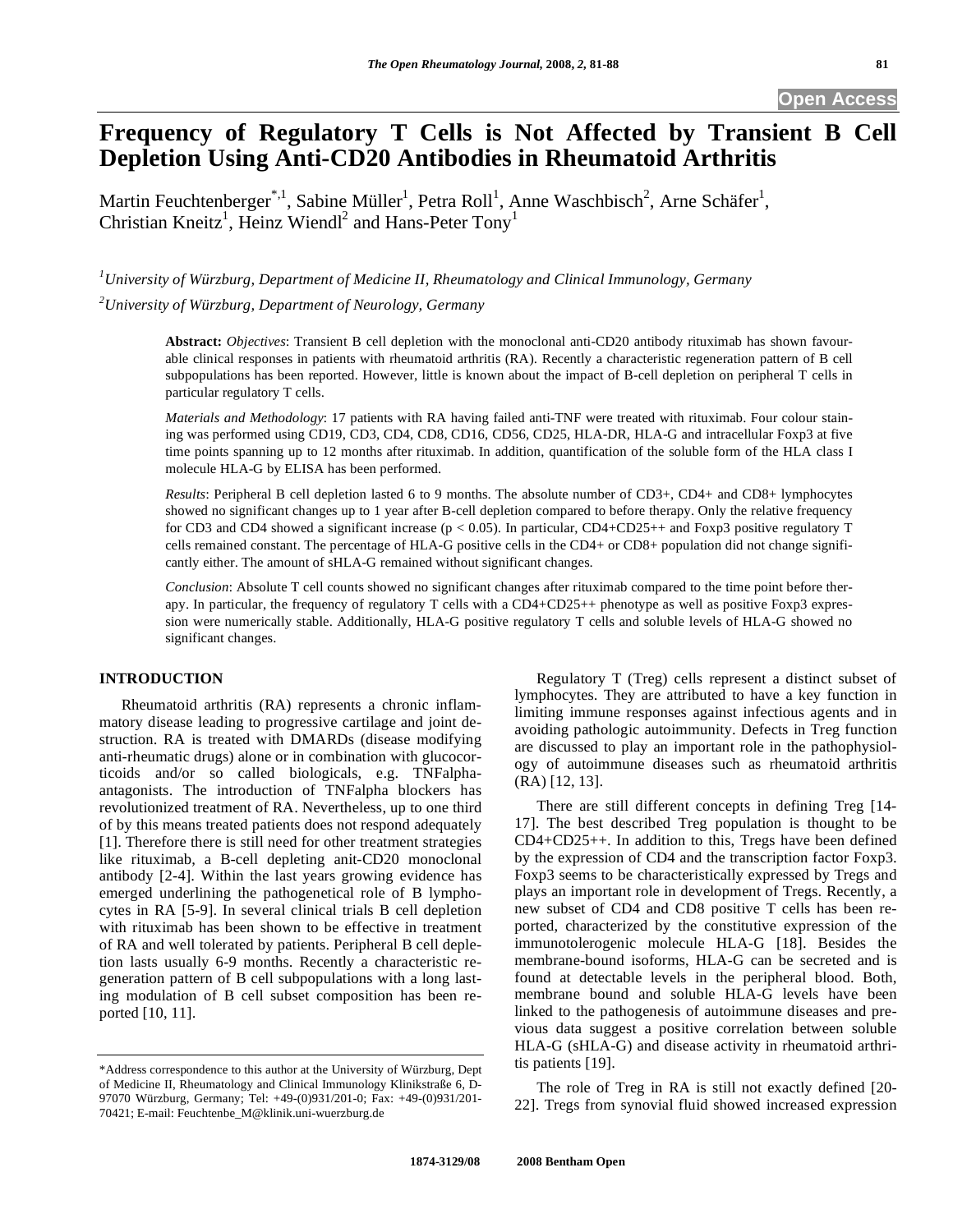of activation markers like CTLA-4 (both surface and intracellular), GITR and OX40, as well as Foxp3 transcripts [23].

 B cells have multiple effects on the T cell compartment. They directly interact with T cells during antigen presentation, produce cytokines and have specific functions for the organization of tertiary lymphoid structures like germinal center formation [24]. However, very little is known about the impact of B-cell depletion on peripheral T cell subpopulations. Particularly regulatory T cells are important candidates which may be indirectly influenced by rituximab treatment. In this study, four colour staining was performed using CD19, CD27, CD3, CD4, CD8, CD16, CD56, CD25, HLA-DR, HLA-G and intracellular Foxp3 to study the effects of B cell depletion mediated by rituximab on different subsets of T cells with particular interest in regulatory T cells. In addition, quantification of sHLA-G in sera of five patients has been performed.

#### **MATERIALS AND METHODOLOGY**

 **Patient samples, patient characteristics, and study design.** Peripheral blood samples were obtained from 17 patients with RA, at the indicated time points whose B cell regeneration pattern has been published recently [11]. For immunfluorescence staining of Foxp3 peripheral blood samples were obtained from seven patients out of 17. Furthermore, in these seven patients HLA-G staining was performed and sHLA-G was determined in sera of five out of these seven patients. All patients met the American College of Rheumatology revised criteria for the classification of RA. In all patients, RA was refractory to standard treatment with disease-modifying antirheumatic drugs, including methotrexate (MTX) and/or tumor necrosis factor alpha antagonists (etanercept, adalimumab or infliximab). Informed consent was obtained from all patients before entering the study, in accordance with the protocol approved by the ethics committee of the University of Wuerzburg. More than 70% (12 of 17) of patients continued to receive concomitant MTX. Rituximab was administered as follows: patients 1-6 received 4 weekly infusions of rituximab at a dose of 375 mg/m2 (range 2.4-3.6 gm); patients 7-17 received 2 infusions of 1,000 mg rituximab, 2 weeks apart. Ta-

**Table 1. Characteristics of the Patients** 

ble **1** summarizes the characteristics of the patients. Peripheral blood was collected from the patients at the time points before B cell depletion and 1-3, 4-6, 7-9 and 10-12 months after rituximab, respectively.

 **Cell preparation:** Peripheral blood mononuclear cells (PBMCs) were prepared by Ficoll-Paque Plus separation (Pharmacia Biotech, Freiburg, Germany).

 **Monoclonal antibodies:** For immunofluorescence staining, the following cell surface markers were used: CD19 (phycoerythrin [PE]), CD27 (phycoerythrin [PE]), CD3 (peridinin chlorophyll protein [PerCP]), CD4 (SK3, [PerCP]), CD8 (SK1, [APC]) from Becton Dickinson (Heidelberg, Germany); CD4 (fluorescein isothiocyanate [FITC]), CD8 (fluorescein isothiocyanate, [FITC]), HLA-DR (phycoerythrin [PE]) from Beckmann & Coulter; CD25 (allophycocyanin [APC]), CD56 ([PE]), CD16 ([PE]) from Becton Dickinson; anti-human Foxp3 ([PE]) from eBioscience (San Diego, USA); anti-human HLA-G (MEM-G/9, [PE], Exbio, Praha, Czech Republic), rat IgG2a (phycoerythrin [PE]) from ACRIS, rat IgG1 ([PE]) and mouse IgG1 ([PE], [PerCP] and [APC]) from Becton Dickinson.

 **Flow cytometric analysis:** Immunofluorescence staining for flow cytometric analysis was performed by incubating PBMCs in phosphate buffered saline (PBS) with  $10 \mu l$  of monoclonal antibodies for 20 minutes on ice. In each tube,  $1x10<sup>6</sup>$  cells were suspended. The cells were then washed in PBS. Immunfluorescence staining for Foxp3 was performed using a commercially available kit from eBioscience (San Diego, USA). Four-color staining was performed and followed by analysis using the FACSCalibur system (Becton Dickinson, San Jose, CA). T and B cells were identified by forward versus side scatter (FSC/SSC) gating on viable lymphocytes in combination with gating on CD19+ and CD3+ cells, respectively. A total of minimum 5,000 events were collected for each analysis. The frequency of cell populations was calculated using CellQuest software (Becton Dickinson). The total numbers of cells were calculated per millilitre of blood, based on the frequencies of these cells among lymphocytes and the white blood cell count.

| <b>Characteristic</b>                  | <b>Baseline</b>  | 6 months          | 12 months       |
|----------------------------------------|------------------|-------------------|-----------------|
| Age, mean (range) years                | $48(28-77)$      |                   |                 |
| Female sex, %                          | 88               |                   |                 |
| Disease duration, mean (range) years   | $11.4(1-28)$     |                   |                 |
| Receiving MTX, %                       | 70.6             |                   |                 |
| RF positivity, %                       | 88               |                   |                 |
| DAS28 score, mean (range)              | $6.1(3.6-7.8)$   | $4.1(3.0-6.9)$    | $4.9(2.4-7.7)$  |
| RF, mean (range) IU/ml                 | 292.7 (17-1,180) | 110.5 (12-341)    | 155.8 (12-617)  |
| ESR, mean (range) mm/hour              | $28(12-38)$      | $15(7-33)$        | $21(8-46)$      |
| CRP, mean (range) mg/dl                | $3.93(0.6-10.4)$ | $0.79(0.03-2.24)$ | $1.6(0.09-5.9)$ |
|                                        | Before therapy   | 6-8 months        | $12-16$ months  |
| $CD19+$ B cells/ $\mu$ l, mean (range) | 77 (43-335)      | $16(0-28)$        | $92(11-132)$    |

MTX = methotrexate; RF = rheumatoid factor; DAS28 = Disease Activity Score in 28 joints; ESR = erythrocyte sedimentation rate; CRP = C-reactive protein; CD19<sup>+</sup> B cells/µl in peripheral blood; n=17.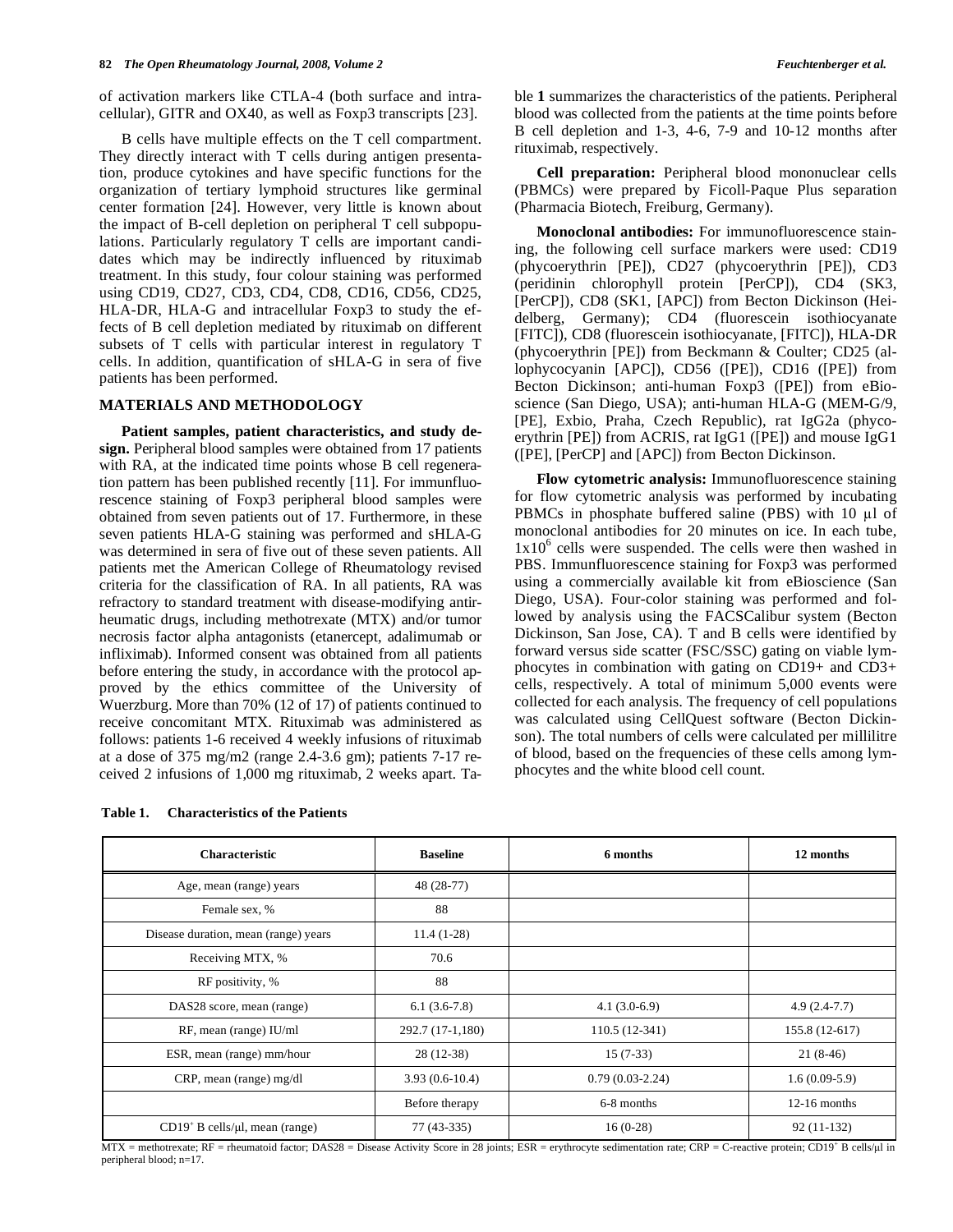For the analysis of HLA-G positive T cells gates were set on lymphocytes according to their characteristic properties in the FSC/SSC. Additional gates were set on FSC/CD4 or FSC/CD8 dot plots to identify the desired subsets. HLA-G expression was assessed in comparison to the respective isotype control staining. Due to the low frequency of HLA-G+ T cells at least 75.000 events in the lymphocyte gate were collected for each analysis.

 **Soluble HLA-G:** To quantify soluble HLA-G (sHLA-G) in serum we used a commercially available ELISA Kit (Exbio, Praha, Czech Republic) with a lower limit of detection of 0.5 to 1 ng/millilitre according to the manufacturer's protocol. Serum samples were diluted 1 : 3 in PBS and ELISA was performed according to the manufacturer's instructions. All samples were run in duplicates. Cell culture supernatant of HLA-G5 transfected HeLA cells (kindly provided by E. Weiss, Munich) was used as an internal standard.

 **Statistical analysis:** Statistical analysis was performed using an unpaired 2-tailed t-test with bonferroni correction. Values are expressed as the mean  $\pm$  SEM and were calculated using Excel software and SPSS - software (Statistical Product and Service Solutions; SPSS Inc., Chicago, USA). P values less than 0.05 were considered significant.

#### **RESULTS**

#### **B-Cell Compartment**

 After treatment with rituximab all patients showed a depletion of CD19+ B lymphocytes (to  $< 0.1\%$ ) in peripheral blood. Peripheral B cell depletion lasted 6 to 9 months after Rituximab (mean  $\pm$  SEM 7.6  $\pm$  0.6 months) [11]. The absolute numbers of CD19+ B lymphocytes returned to baseline levels 12 months after therapy (Table **1**). Only 1 patient did not recover normal B cell numbers, and in that patient the levels remained reduced at 11.2 cells/μl. The numerically low B cell levels were not accompanied by a special clinical course or a different B cell regeneration pattern.

 B cell depletion was accompanied by a significant clinical improvement regarding disease activity like decrease in tender and swollen joint count, CRP or ESR (data not shown).

#### **T-Cell Compartment**

 The absolute number of CD3 positive lymphocytes showed no significant changes during the time of B cell depletion and during the regeneration phase up to 1 year after B cell depletion compared to before therapy (Table **2**). The absolute numbers for CD4+ and CD8+ cells showed no significant changes either. Nevertheless we observed some changes in the composition of the peripheral lymphocyte pool. The relative frequency of CD3+ cells was significantly increased within 1-12 months after Rituximab ( $p < 0.05$ ). This was related to a statistically significant increase of CD4+ T cells. CD8+ T cells did neither show significant changes in the absolute numbers nor in the relative frequency. For additional subtypes of T cells neither the relative frequency nor the absolute cell number changed significantly compared to the timepoint before therapy. This was found for CD3+HLA-DR+, CD3+CD16+ and/or 56+, CD3-CD16+ and/or 56+, CD8+CD25+, CD8+HLA-DR+, CD4+HLA-DR+ and CD3+ $\gamma\delta$ + (data not shown).

#### **CD4+CD25+ Compartment and Foxp3**

 Since regulatory T cells are thought to be more important for the pathophysiology of RA, we studied the CD4+CD25+ compartment more in detail. We did not observe any significant increase or decrease in the absolute numbers or the relative frequency of CD4+CD25+ cells (Table **2**). In particular, also the percentage and absolute cell count for regulatory T cells defined as CD4+CD25++ T-cells remained constant over the period under review and did not show any statistically significant changes compared to the timepoint before administration of rituximab.

 Next we studied Fox P3 positive CD4+ T cells. Both, the absolute number and the relative frequency of Fox P3 positive T-cells did not change statistically significant over the period under review (Fig. **1**).

#### **HLA-G**

 HLA-G defines a novel subset of regulatory T cells. Therefore we studied the numbers of CD4+ and CD8+ HLA-G+ cells under rituximab treatment. Before initiating rituxi-

| $\frac{0}{0}$                                                                        | <b>Before Therapy</b> | $1-3$          | $4 - 6$         | $7-9$          | $10 - 12$       |
|--------------------------------------------------------------------------------------|-----------------------|----------------|-----------------|----------------|-----------------|
| $CD3+$                                                                               | $66 \pm 10 \%$        | $74 \pm 11$ %* | $73 \pm 12$ %*  | $73 \pm 8 \%$  | $73 \pm 8 \%$   |
| $CD4+$                                                                               | $47 \pm 11$ %         | $55 \pm 10 \%$ | $51 \pm 9 \%$ * | $51 \pm 10 \%$ | $52 \pm 9 \%$ * |
| $CD8+$                                                                               | $26 \pm 7%$           | $25 \pm 6 \%$  | $28 \pm 9 \%$   | $27 \pm 7$ %   | $26 \pm 9 \%$   |
| $CD4+CD25+$                                                                          | $23 \pm 8 \%$         | $24 \pm 13$ %  | $22 \pm 8 \%$   | $20 \pm 7%$    | $20 \pm 10 \%$  |
| $CD3+HLA DR+$                                                                        | $6 \pm 5 \%$          | $6 \pm 7%$     | $6 \pm 5 \%$    | $5 \pm 3 \%$   | $5 \pm 4 \%$    |
| cells/microlitre                                                                     |                       |                |                 |                |                 |
| $CD3+$                                                                               | $867 \pm 537$         | $951 \pm 419$  | $923 \pm 404$   | $996 \pm 584$  | $951 \pm 624$   |
| $CD4+$                                                                               | $630 \pm 417$         | $720 \pm 299$  | $642 \pm 270$   | $718 \pm 474$  | $689 \pm 475$   |
| $CD8+$                                                                               | $318 \pm 176$         | $304 \pm 126$  | $348 \pm 161$   | $350 \pm 154$  | $324 \pm 215$   |
| $CD4+CD25+$                                                                          | $314 + 196$           | $298 \pm 209$  | $265 \pm 121$   | $248 \pm 108$  | $266 \pm 232$   |
| $CD3+HLA DR+$                                                                        | $69 \pm 63$           | $49 \pm 25$    | $75 \pm 82$     | $59 \pm 30$    | $61 \pm 68$     |
| Relative frequency within lymphocytes and absolute numbers; mean $\pm$ SEM, *p<0.05. |                       |                |                 |                |                 |

**Table 2. Time Course of T-Cell Subsets After B-Cell Depletion with Rituximab Compared to Baseline**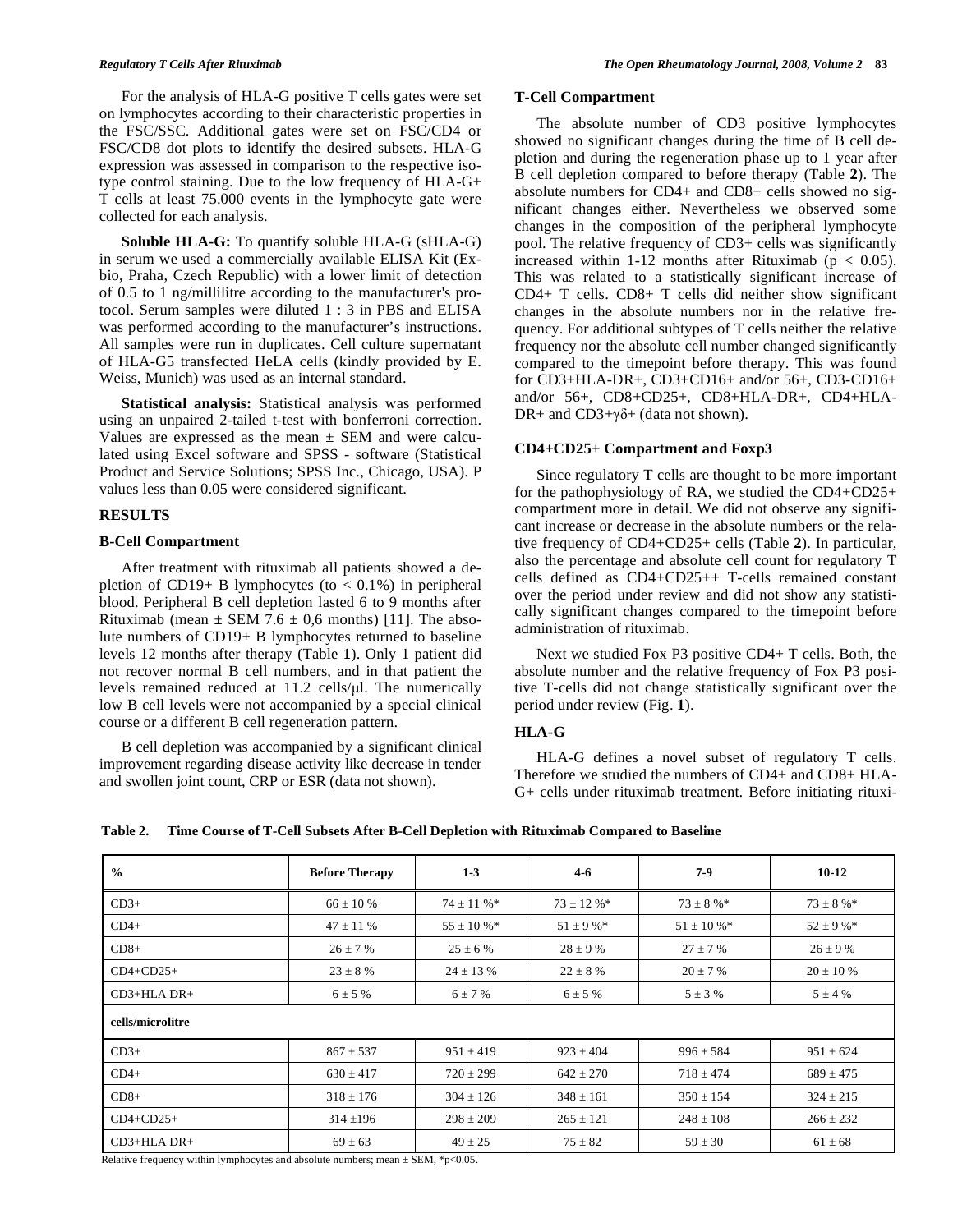

Fig. (1). Time course of CD4+CD25++ and Foxp3 positive T cells (relative frequency within lymphocytes, Foxp3 within CD4+ lymphocytes) and absolute numbers after B-cell depletion with rituximab compared to baseline. (mean ± SEM).

mab an average of 0.95% of CD4+ T cells in the peripheral blood of RA patients expressed HLA-G (range 0.6% to 1.7%, n=7). Analysis of HLA-G expression on CD8 revealed an average of 1.56 % HLA-G positive CD8+ T cells in RA patients (range  $0.9\%$  to  $3.6\%, n=7$ ). Although the frequency of CD4+HLA-G+ and CD8+HLA-G+ varied in between the different time points in single patients we could not find a significant change for these subpopulations (Fig. **2**). The absolute cell counts did not show significant changes neither for CD4+HLA-G+ nor CD8+HLA-G+ (data not shown).

#### **sHLA-G**

 Serum levels of sHLA-G were previously found to be decreased in RA patients and have been linked to disease activity [12]. However, we did not observe a consistent significant change in soluble HLA-G as measured by ELISA in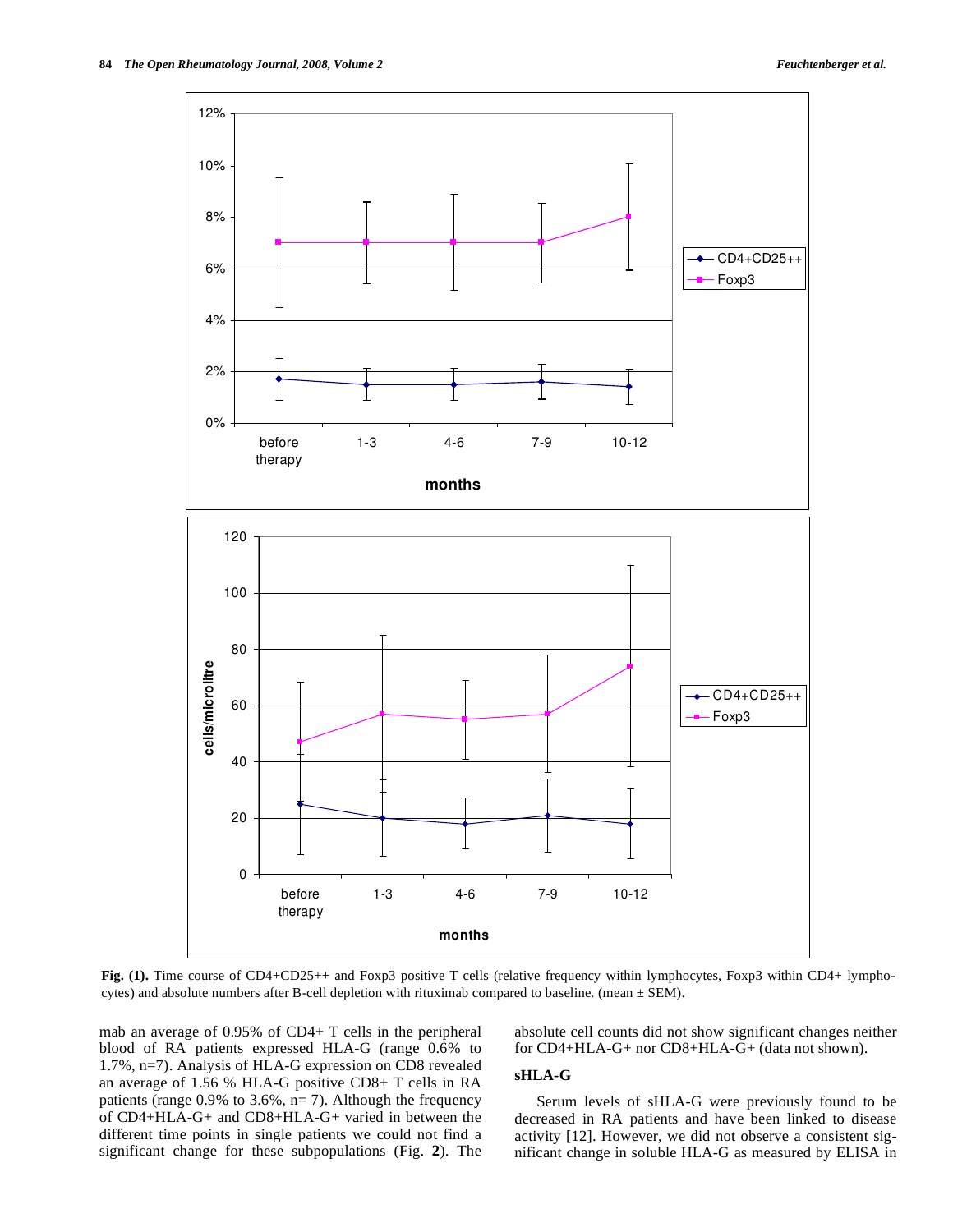

Fig. (2). Mean frequencies of CD4+HLA-G+ and CD8+HLA-G+ as percentages of CD4+ or CD8+ respectively at different time points during the first year follow up after initiation of rituximab treatment. (mean  $\pm$  SEM, n=7).

the sera of five patients under rituximab treatment during the first year of follow-up (Fig. **3**).

## **DISCUSSION**

 Both, B and T cells have been shown to be of crucial importance in the pathogenesis of autoimmune disorders e.g. RA [2, 5, 25]. B cell depletion by rituximab has been approved for treatment of severe RA refractory to conventional DMARDs including TNFalpha inhibitors in combination with methotrexate underlining the key function of B cells in the pathogenesis in RA [3, 4, 7, 9, 26-28]. Undoubtedly there is a linkage between the B and T cell compartment under



**Fig. (3).** Serum levels of sHLA-G during the first year of follow-up after initiation of rituximab therapy as measured by ELISA. (n=5).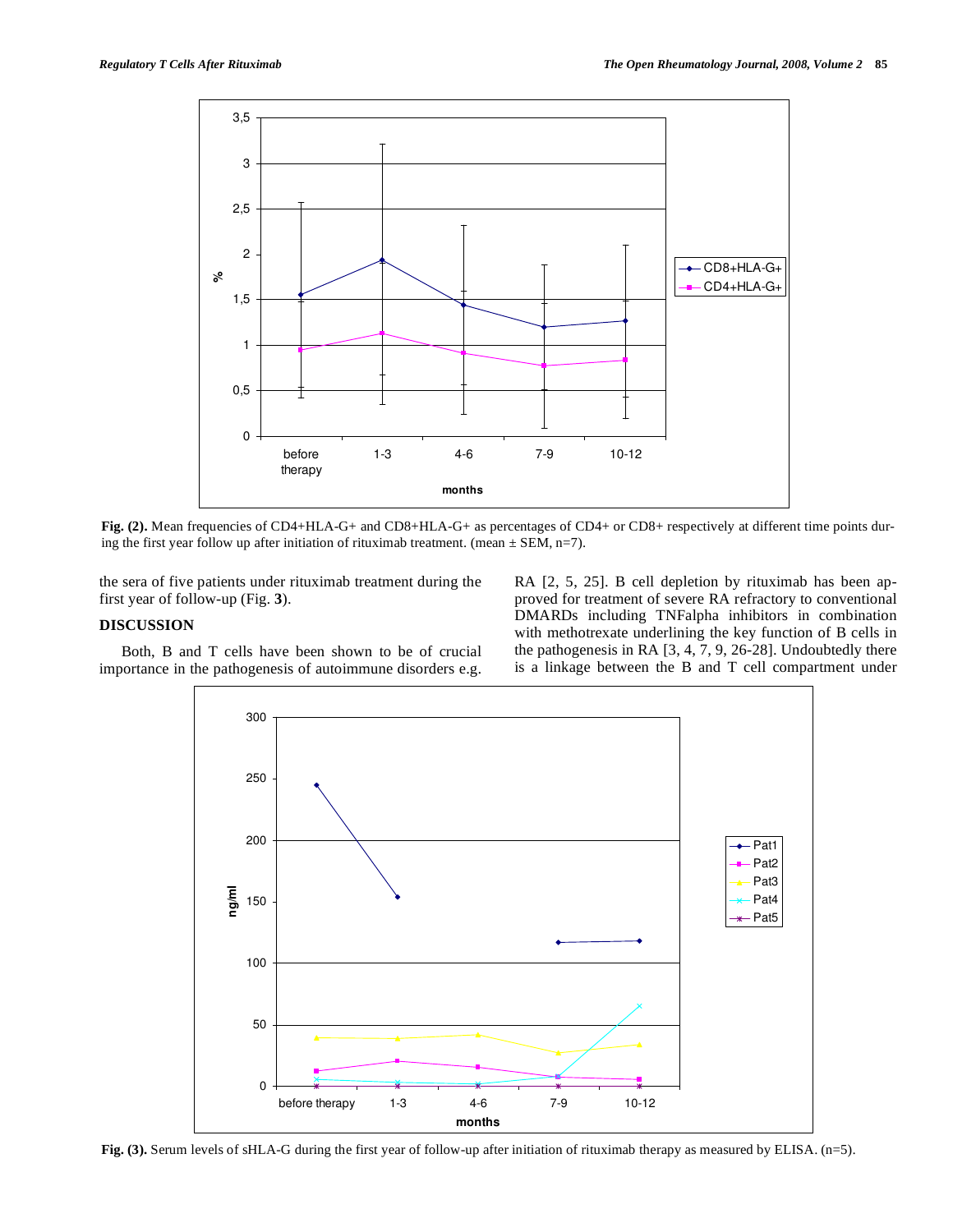both physiological and pathological conditions. B cells e.g. support the activation of T cells by expressing costimulatory molecules such as CD80/86 and CD40 or by the secretion of cytokines. Furthermore they function as antigen presenting cells and have essential effects on other cells required for the development of tertiary lymphoid tissues [24]. Rituximab treatment causes a profound peripheral B cell depletion which can be observed usually for about 6 months. In addition it causes dramatic changes in the homeostasis of B cell subsets which can be observed for more than a year after rituximab treatment [10, 11, 27, 29-31].

 There is also evidence for a disturbed T cell homoeostasis within autoimmune diseases, in particular, a disturbance of T cells with immunosuppressive and regulatory function [12]. Several subsets of T cells with suppressive and regulatory functions have been described within the last years. To date, only 2 populations of "natural" regulatory T cell populations can be identified in peripheral blood. 1) the population of CD4+CD25++ coexpressing Foxp3 and 2) the recently identified HLA-G-expressing CD4 or CD8 Tregs.

 Valencia *et al*. demonstrated differences regarding the expression of Foxp3 in patients with SLE [32]. In rheumatoid arthritis, Mottonen *et al*. studied the characteristics of CD4+CD25+ T cells in peripheral blood (PB) and synovial fluid (SF) compared to normal controls [23]. They found an increased frequency of CD4+ cells T cells expressing CD25 in SF compared to PB from patients with RA. However, no significant difference was observed in the numbers of CD4+CD25+ T cells in PB from patients and controls.

 There is evidence that CD4+CD25++Foxp3+ T regs are modulated by anti-TNF therapies [33]. CD4+CD25++ Tregs isolated from patients with active rheumatoid arthritis (RA) expressed reduced levels of Foxp3 mRNA and protein which was ameliorated by inhibition of TNFalpha with infliximab [34]. In another study, treatment with infliximab also restored the capacity of regulatory T cells to inhibit cytokine production and to induce a suppressive phenotype on CD4+CD25- T cells [35]. Furthermore, anti-TNFalpha treatment led to a significant rise in the number of peripheral blood regulatory T cells in RA patients responding to this treatment. These data so far suggest that particularly regulatory T cells are of importance also for RA, which can be influenced to a certain extent by antiinflammatory treatment.

 Only little is known about the influence of rituximab mediated B-cell depletion on the T-cell compartment and in particular on regulatory T-cells.

 Leandro *et al*. could not find significant changes in the frequency and absolute number of T cells (CD3+) and NK cells (CD3-CD56+) at 1 month and 3 months after rituximab in RA. In addition, no significant differences were detected in the different subpopulations of T cells like CD4+, CD8+ and CD4+ T cells expressing CD25 [10]. Since the clinical response to rituximab is somewhat delayed and not yet fully developed at 3 months after rituximab and B cell homeostasis is disturbed for more than a year, changes in the T cell compartment may also evolve later than three months after Rituximab. Therefore we extended these data by analysing T cell subpopulation over a period of one year. Both, the relative frequency and also the absolute number of CD4+CD25++ T cells in our population remained constant

without any significant changes. Despite the fact that we saw a significant increase in the relative frequency of CD3+ cells and in the CD4+ subset within 1-12 months after Rituximab  $(p < 0.05)$ , the absolute numbers of CD3+ and CD4+ T cells as well as CD3+HLA-DR+, CD3+CD16/56+, CD8+CD25+,  $CD8+HLA-DR+$ ,  $CD4+HLA-DR+$  and  $CD3+\gamma\delta+$  and of NK cells (CD3-CD56+) were not significantly altered. This can be explained by the lack or reduced levels of B-cells during period under review, respectively. Due to extensive pretreatment before Rituximab investigated patients in our study tended to have low lymphocyte counts. As a consequence absolute numbers of T cells were generally low.

 Of particular interest was the analysis of the Treg compartment. In the study by Leandro the frequency of CD4+CD25++ T cells decreased 1 month after treatment significantly ( $p < 0.05$ ), but the total numbers did not, and no significant differences were found at 3 months. In our population we could not find a decrease in the frequency of CD4+CD25++ within 3 months after Rituximab. However, we did not specifically look within the first 4 weeks after rituximab since we thought this period to be confounded by the i.v prednisolone used during antibody infusions. The relative frequency and also the absolute number of CD4+CD25++ T cells remained constant without any significant changes up to one year after initiating B cell depletion. Also the numbers of Foxp3+CD4+ T cells remained constant under rituximab treatment. In lupus nephritis Sfikakis *et al*. could show increased Foxp3 mRNA after B cell depletion by Rituximab in peripheral blood of 7 patients [36]. During follow-up, increased Foxp3 mRNA persisted in those patients in clinical remission, while in those patients with active disease subsequent decreases were noted. It is not clear whether the different techniques for defining Foxp3+ Treg or the different pathophysiology between RA and lupus accounts for these differences.

 An interesting new subset of regulatory T cells which does not share the CD25++ Foxp3 phenotype are the HLA-G expressing Treg. HLA-G expressing T cells represent a novel subset of natural occurring regulatory T cells, that efficiently inhibit autologous T cell proliferation *via* a yet to be defined cell-contact independent mechanism. HLA-G positive T cells can be found at low percentages in the peripheral blood of healthy volunteers and the presence of HLA-G+ T cells at sites of inflammation due to infections or autoreactivity like neuroinflammatory disorders (e.g. multiple sclerosis, vasculitis, encephalitis or myositis) suggests an important function of these cells in modulating inflammatory responses *in vivo* [37, 38]. Similar to membrane bound HLA-G on T cells Verbruggen *et al*. were able to demonstrate that soluble HLA-G was lower in RA but positively correlated with parameters of RA disease activity [19]. However, we did not observe a consistent significant change in soluble HLA-G as measured by ELISA in the sera of five patients under rituximab treatment.

 From our data, there seems to be no evidence for any numerical influence of CD20 mediated B cell depletion on the amounts and frequency of regulatory T cells in peripheral blood in RA. For future studies it will be relevant to extend the analysis of Tregs to their function, since the available data give no indication whether B cell depletion is able to restore defective regulatory T cell activity. Results regarding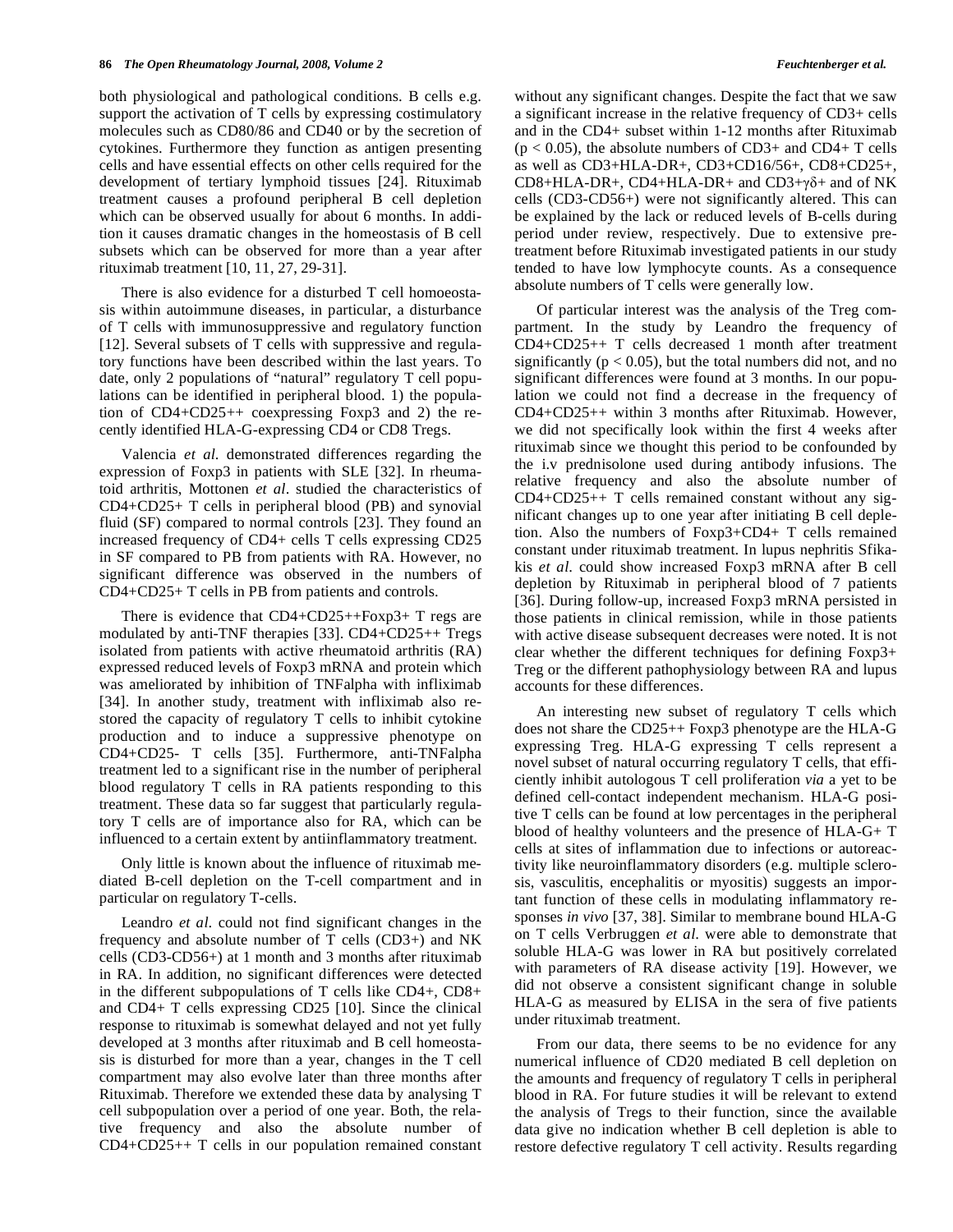T cell subsets after B cell depletion *via* Rituximab may also vary depending on the underlying disease. To address this, there is an obvious need for further studies on the impact of therapeutic B cell depletion on T cell subsets.

#### **CONCLUSION**

 Our data for patients with RA indicate that absolute T cell counts do not change significantly after rituximab compared to the time before therapy for all studied populations in peripheral blood. In particular, the frequency and the absolute number of regulatory T cells defined as T cells characterized by CD4+/CD25++, Fox P3 or HLA-G expression were numerically stable during transient B-cell depletion using anti-CD20 antibodies up to 12 months in the peripheral blood.

#### **ABBREVIATIONS**

| <b>RA</b>         | $=$ | Rheumatoid arthritis                   |
|-------------------|-----|----------------------------------------|
| <b>SLE</b>        | $=$ | Systemic lupus erythematosus           |
| <b>CD</b>         | $=$ | Cluster of differentiation             |
| TNFalpha          | $=$ | Tumor necrosis factor alpha            |
| <b>DMARDs</b>     | $=$ | Disease modifying anti-rheumatic drugs |
| <b>MTX</b>        | $=$ | Methotrexate                           |
| <b>PB</b>         | $=$ | Peripheral blood                       |
| Treg              | $=$ | Regulatory T cells                     |
| APC               | $=$ | Antigen presenting cells               |
| <b>PBMCs</b>      | $=$ | Peripheral blood mononuclear cells     |
| DAS <sub>28</sub> | $=$ | Disease Activity Score in 28 joints    |
| <b>ESR</b>        | $=$ | Erythrocyte sedimentation rate;        |
| <b>CRP</b>        | $=$ | C-reactive protein                     |
| SF                | $=$ | Synovial fluid                         |
| NK cells          | $=$ | Natural killer cells                   |

#### **ACKNOWLEDGEMENTS**

 We thank Isabella Kuntzsch and Kathrin Zehe for technical assistance and the IZKF of the University of Würzburg for funding.

#### **REFERENCES**

- 1] Van der Kooij SM, de Vries-Bouwstra JK, Goekoop-Ruiterman YP, *et al.* Limited efficacy of conventional DMARDs after initial methotrexate failure in patients with recent onset rheumatoid arthritis treated according to the disease activity score. Ann Rheum Dis 2007; 66(10): 1356-62.
- [2] Edwards JC, Cambridge G. B-cell targeting in rheumatoid arthritis and other autoimmune diseases. Nat Rev Immunol 2006; 6(5): 394- 403.
- [3] Leandro MJ, Edwards JC, Cambridge G. Clinical outcome in 22 patients with rheumatoid arthritis treated with B lymphocyte depletion. Ann Rheum Dis 2002; 61(10): 883-8.
- [4] Edwards JC, Cambridge G. Sustained improvement in rheumatoid arthritis following a protocol designed to deplete B lymphocytes. Rheumatology (Oxford) 2001; 40(2): 205-11.
- [5] Kim HJ, Berek C. B cells in rheumatoid arthritis. Arthritis Res 2000; 2(2): 126-31.
- [6] Cohen SB. Updates from B Cell Trials: Efficacy. J Rheumatol Suppl 2006;77: 12-7.
- [7] Cohen SB, Emery P, Greenwald MW, *et al.* Rituximab for rheumatoid arthritis refractory to anti-tumor necrosis factor therapy: Results of a multicenter, randomized, double-blind, placebo-

controlled, phase III trial evaluating primary efficacy and safety at twenty-four weeks. Arthritis Rheum 2006; 54(9): 2793-806.

- [8] Edwards JC, Szczepanski L, Szechinski J, *et al.* Efficacy of B-celltargeted therapy with rituximab in patients with rheumatoid arthritis. N Engl J Med 2004; 350(25): 2572-81.
- [9] Emery P, Fleischmann R, Filipowicz-Sosnowska A, *et al.* The efficacy and safety of rituximab in patients with active rheumatoid arthritis despite methotrexate treatment: results of a phase IIB randomized, double-blind, placebo-controlled, dose-ranging trial. Arthritis Rheum 2006; 54(5): 1390-400.
- [10] Leandro MJ, Cambridge G, Ehrenstein MR, Edwards JC. Reconstitution of peripheral blood B cells after depletion with rituximab in patients with rheumatoid arthritis. Arthritis Rheum 2006; 54(2): 613-20.
- [11] Roll P, Palanichamy A, Kneitz C, Dorner T, Tony HP. Regeneration of B cell subsets after transient B cell depletion using anti-CD20 antibodies in rheumatoid arthritis. Arthritis Rheum 2006; 54(8): 2377-86.
- [12] Sarkar S, Fox DA. Regulatory T cell defects in rheumatoid arthritis. Arthritis Rheum 2007; 56(3): 710-3.
- [13] Janossy G, Panayi G, Duke O, Bofill M, Poulter LW, Goldstein G. Rheumatoid arthritis: a disease of T-lymphocyte/macrophage immunoregulation. Lancet 1981; 2(8251): 839-42.
- [14] Bluestone JA, Tang Q. How do CD4+CD25+ regulatory T cells control autoimmunity? Curr Opin Immunol 2005; 17(6): 638-42.
- [15] Costantino CM, Baecher-Allan CM, Hafler DA. Human regulatory T cells and autoimmunity. Eur J Immunol 2008; 38(4): 921-4.
- [16] Hori S. Rethinking the molecular definition of regulatory T cells. Eur J Immunol 2008; 38(4): 928-30.
- [17] Tang Q, Bluestone JA. The Foxp3+ regulatory T cell: a jack of all trades, master of regulation. Nat Immunol 2008; 9(3): 239-44.
- [18] Feger U, Tolosa E, Huang YH, *et al*. HLA-G expression defines a novel regulatory T-cell subset present in human peripheral blood and sites of inflammation. Blood 2007; 110(2): 568-77.
- [19] Verbruggen LA, Rebmann V, Demanet C, De Cock S, Grosse-Wilde H. Soluble HLA-G in rheumatoid arthritis. Hum Immunol 2006; 67(8): 561-7.
- [20] Cope AP, Schulze-Koops H, Aringer M. The central role of T cells in rheumatoid arthritis. Clin Exp Rheumatol 2007; 25(5 Suppl 46): S4-11.
- [21] Kelchtermans H, Geboes L, Mitera T, Huskens D, Leclercq G, Matthys P. Activated CD4+CD25+ regulatory T cells inhibit osteoclastogenesis and collagen-induced arthritis. Ann Rheum Dis 2008; [Epub ahead of print]
- [22] Londei M. Role of regulatory T cells in experimental arthritis and implications for clinical use. Arthritis Res Ther 2005; 7(3): 118-20.
- [23] Mottonen M, Heikkinen J, Mustonen L, Isomaki P, Luukkainen R, Lassila O. CD4+ CD25+ T cells with the phenotypic and functional characteristics of regulatory T cells are enriched in the synovial fluid of patients with rheumatoid arthritis. Clin Exp Immunol 2005; 140(2): 360-7.
- [24] Takemura S, Klimiuk PA, Braun A, Goronzy JJ, Weyand CM. T cell activation in rheumatoid synovium is B cell dependent. J Immunol 2001; 167(8): 4710-8.
- [25] Kotzin BL. The role of B cells in the pathogenesis of rheumatoid arthritis. J Rheumatol Suppl 2005; 73: 14-8; discussion 29-30.
- [26] Dass S, Vital EM, Emery P. Rituximab: novel B-cell depletion therapy for the treatment of rheumatoid arthritis. Expert Opin Pharmacother 2006; 7(18): 2559-70.
- [27] Kneitz C, Wilhelm M, Tony HP. Effective B cell depletion with rituximab in the treatment of autoimmune diseases. Immunobiology 2002; 206(5): 519-27.
- [28] Kneitz C, Wilhelm M, Tony HP. Improvement of refractory rheumatoid arthritis after depletion of B cells. Scand J Rheumatol 2004; 33(2): 82-6.
- [29] Anolik JH, Barnard J, Owen T, *et al*. Delayed memory B cell recovery in peripheral blood and lymphoid tissue in systemic lupus erythematosus after B cell depletion therapy. Arthritis Rheum 2007; 56(9): 3044-56.
- [30] Lundy SK, Sarkar S, Tesmer LA, Fox DA. Cells of the synovium in rheumatoid arthritis. T lymphocytes. Arthritis Res Ther 2007; 9(1): 202.
- [31] Thurlings RM, Vos K, Wijbrandts CA, Zwinderman A, Gerlag DM, Tak PP. Synovial tissue response to rituximab: mechanism of action and identification of biomarkers of response. Ann Rheum Dis 2008; 67(7): 917-25.